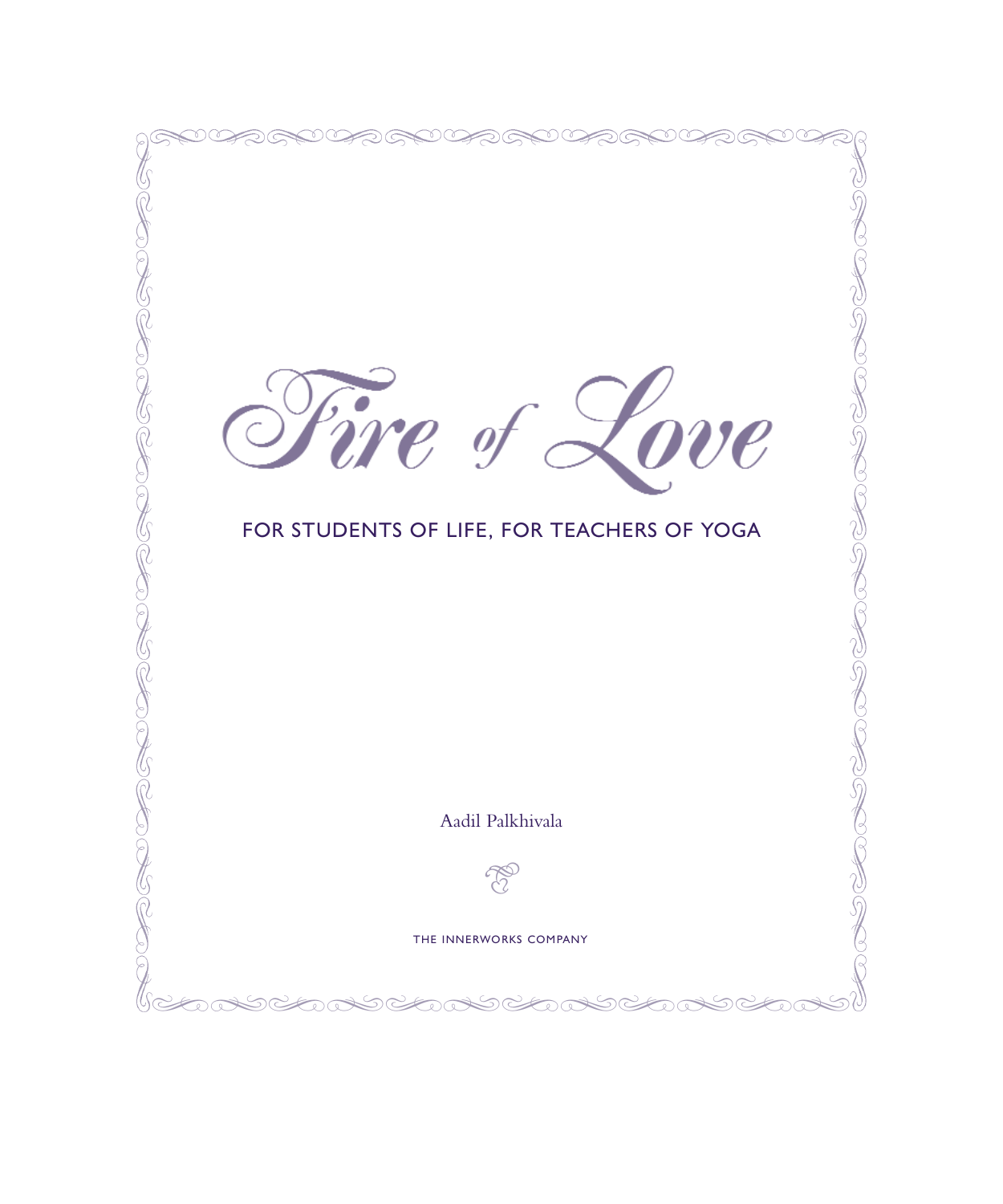Fire of Love: For Students of Life, For Teachers of Yoga Copyright © 2008 Aadil Palkhivala Artwork and Design copyright © 2008 Nancy Gellos Photography by Larissa Nicole Rogers, www.larissanicole.com Photos © 2008 Aadil Palkhivala

All rights reserved. No part of this book may be reproduced or utilized in any form or by any electronic, mechanical, or other means without the prior written permission of Aadil Palkhivala.

First Edition for Yoga Teachers 2006 First Public Edition 2008 Printed in Canada

Published by The Innerworks Company 2255-140th Ave. N.E., Suite F Bellevue,Washington 98005 www.theinnerworkscompany.com

ISBN13: 978-0-9776305-0-9 ISBN: 0-9776305-0-1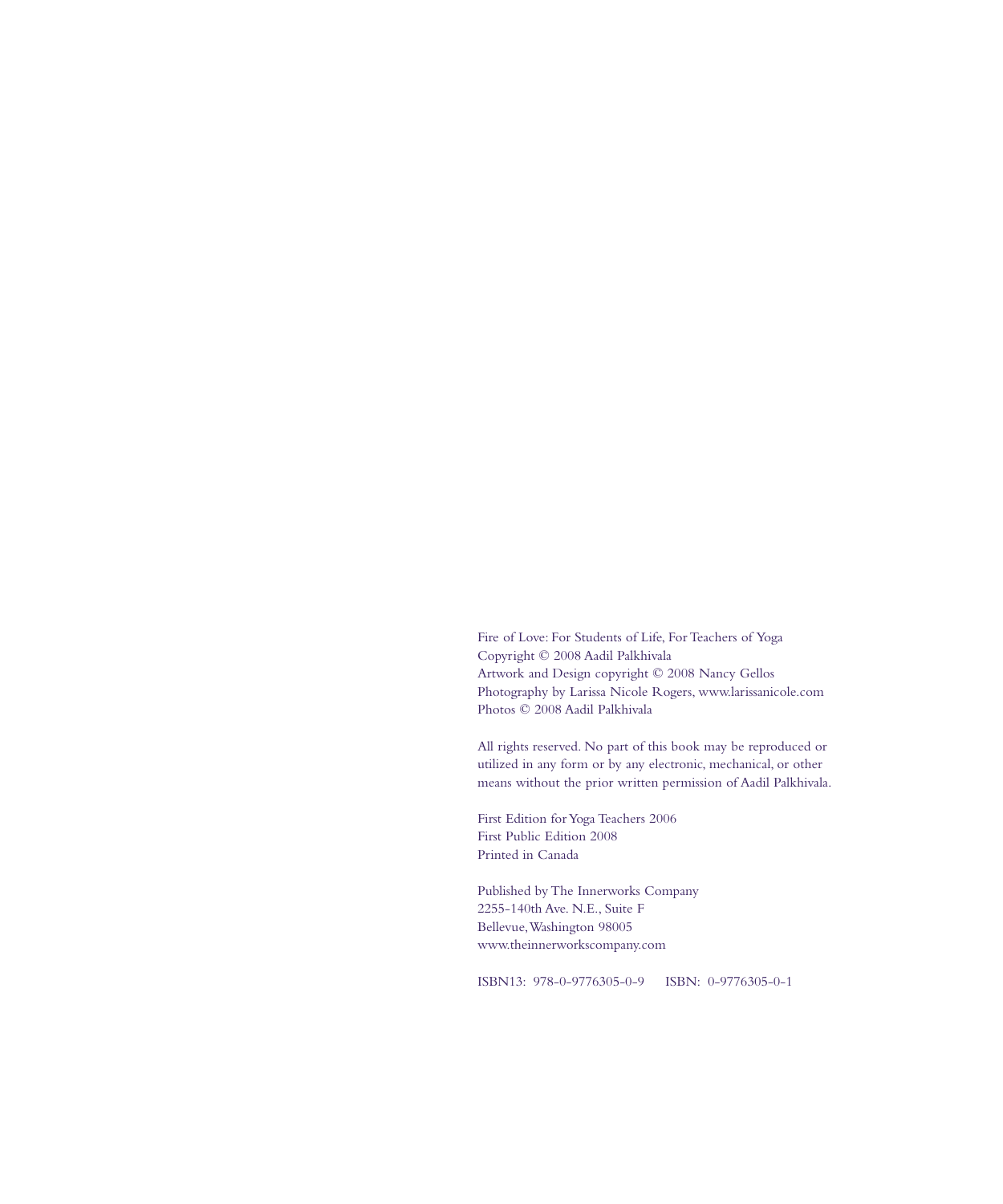## Contents  $\begin{picture}(120,15) \put(0,0){\vector(1,0){10}} \put(15,0){\vector(1,0){10}} \put(15,0){\vector(1,0){10}} \put(15,0){\vector(1,0){10}} \put(15,0){\vector(1,0){10}} \put(15,0){\vector(1,0){10}} \put(15,0){\vector(1,0){10}} \put(15,0){\vector(1,0){10}} \put(15,0){\vector(1,0){10}} \put(15,0){\vector(1,0){10}} \put(15,0){\vector(1,0){10}} \put(15,0){\vector($

| <b>PREFACE</b>        | 8    |
|-----------------------|------|
| <b>WITH GRATITUDE</b> | 11   |
| Dharma                | 15   |
| Wisdom                | 45   |
| Truth                 | 66   |
| Integrity             | .98  |
| Feeling               | 119  |
| Respect               | 444  |
| <b>Balance</b>        | 177  |
| <b>Bliss</b>          | 1.95 |
| Peace                 | 211  |
| Love                  | 235  |
| <b>PURNA YOGA</b>     | 258  |
| <b>RESOURCES</b>      | 268  |
| <b>ABOUT AADIL</b>    | 270  |

A a dil Palk hivala *7*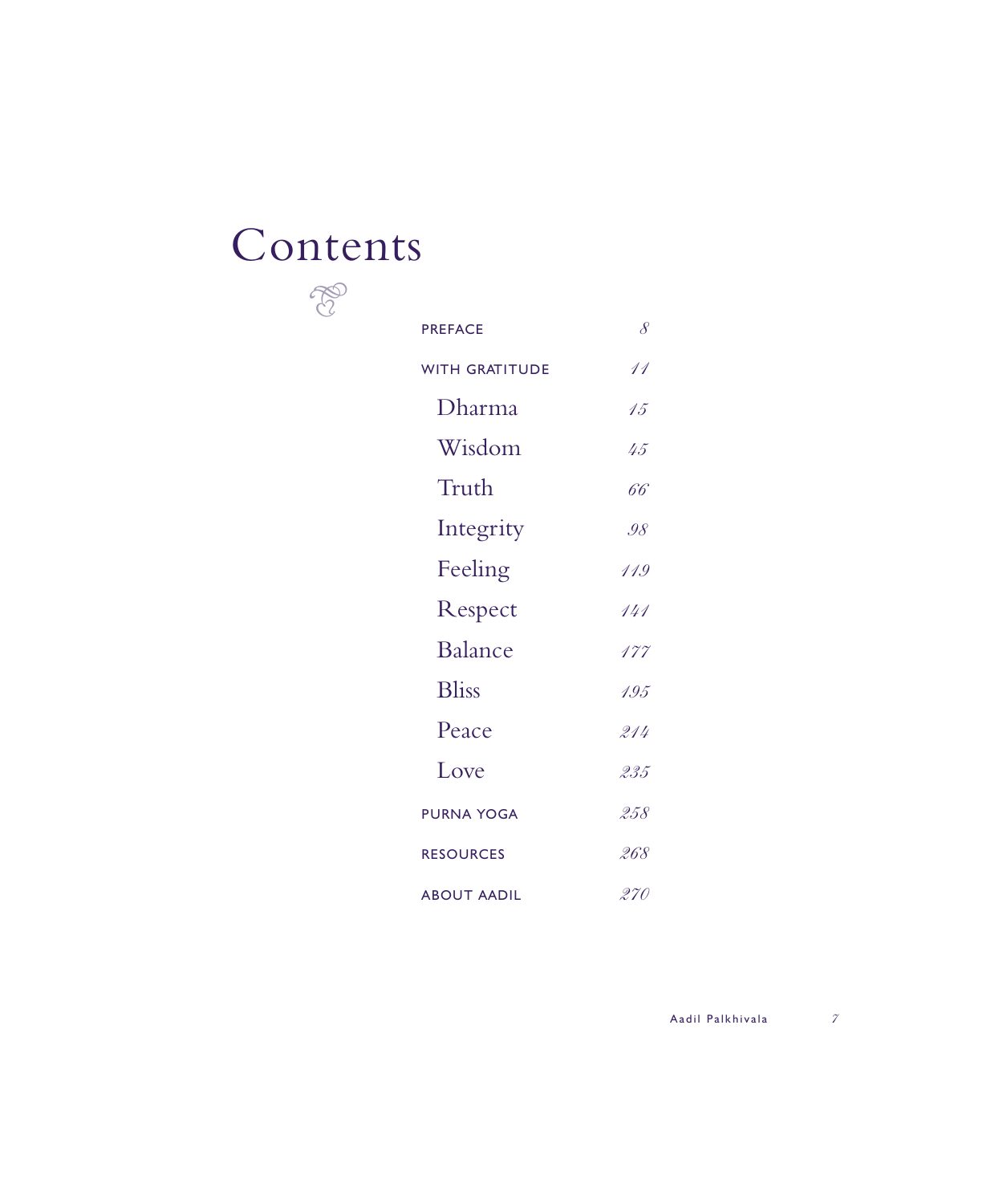## Preface

*Y*oga is everywhere, yet hardly anywhere at all. It is so extremely well known that it is barely understood.Yoga has spread so wide that it is deep no more. It was once a carefully guarded secret and a profoundly esoteric tradition, but today, yoga's subtle essence has evaporated in the heat of the media spotlight, its true purpose trampled by crowds rushing to be part of the craze.

Yoga sells, so anything is now being called yoga.Yoga is sold as a replacement for various exercise forms while being twisted and perverted to take the shape of whatever it is replacing.As a sad result, people claiming to do "yoga" are competing to be the best in class, straining to achieve the most impressive-looking poses, and striving for hard bodies with "buns of steel!" Yet yoga is not aerobics, not gymnastics, not dance, but a magnificent art and science reaching far, far beyond mere exercise.

True yoga is not about the shape of your body, but the shape of your life.Yoga is not to be performed; yoga is to be lived.Yoga doesn't care about what you have been; yoga cares about the person you are becoming.Yoga is designed for a vast and profound purpose, and for it to be truly called yoga, its essence must be embodied.

This book is for students of yogic living. It is also for teachers of yoga. Its purpose (along with that of its future companions) is to reveal and restore the lost essence of yoga, to infuse the practice and teaching of contemporary yoga with its ancient and future message — the message of the heart, the message of Light.

This book serves as an introduction to *Purna Yoga*. Purna means "whole" or "complete." Purna Yoga is complete, having for its domain not only the body, mind, and spirit, but also the expanse of the Heart Center. Purna Yoga is an evolving yoga learning from the past, acting in the present, and moving into the future.